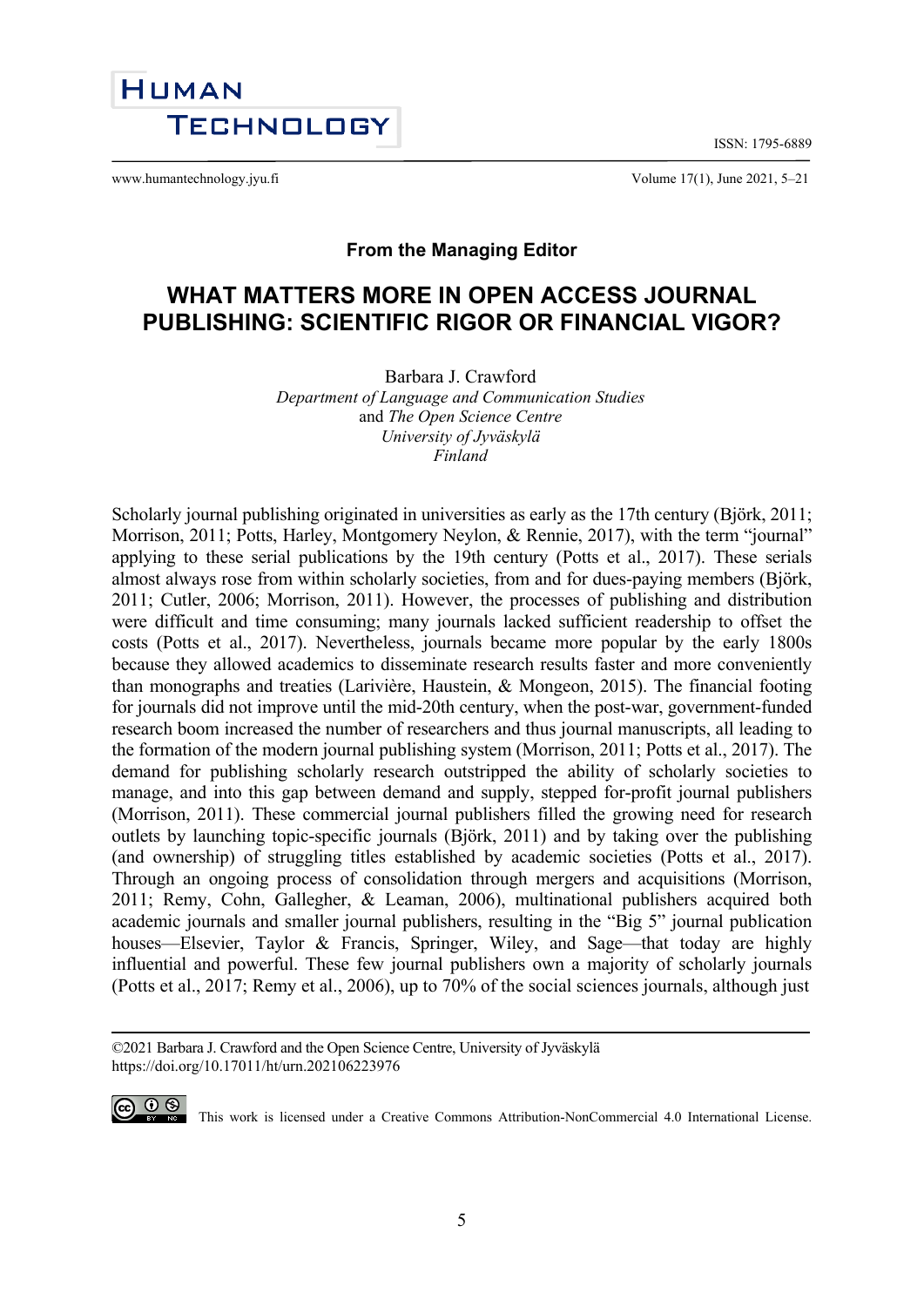20% of journals in the humanities (Larivière et al., 2015). In addition to the financial constraints and inequality in academic knowledge (addressed more below), some researchers and librarians are concerned over what voices and research output might become suppressed or would not even have a seat at the table (Gajović, 2019)—when so few players are expanding their dominance in research communication (Remy et al., 2006).

Certainly independent journals are still being published by academic societies, university presses, some university faculties or libraries, and small publishing houses around the world (Cutler, 2009; Morrison, 2011), representing nearly half of the scholarly publishing in 2006 (Crow, 2006), although that number may have changed (downward) by now. However, Boismenu & Beaudry (2004) found that some of these non-profit and so-called responsible publishers "occupy a central place in scientific journal communication" (p. 344) and can hold higher impact factors than their subscription-based peers.

Nevertheless, Morrison (2011) described the current oligopolistic structure of the contemporary journal publishing as "enclosed," meaning many readers are unable to access publicly funded research because it exists behind the commercial publishers' paywall. Academic libraries, often the gatekeeper for access to vast databases of scholarly articles, are key customers of commercial journal publishers, resulting in up to 75% of the publishers' income (Larivière et al., 2015). Yet, because they are constrained by budgets, often their decisions are not based on what would be best for the university users but reflect only products combinations they can afford, often representing the commercial publishers' "big deals" (Morrison, 2011). This can cause frustration because, as Larivière et al. (2015) noted, the scholarly content in journals are not interchangeable. Thus, the rising costs of scholarly journal subscriptions require university librarians all around the world to make difficult choices regarding what research reporting is made available to its students, academics, and researchers (Crowe, 2019; see also Bergstrom, 2014; Matthews, 2019). These decisions are difficult particularly for less affluent libraries (Bateman, 2006), causing a "crisis" in the availability of certain research (Owen, 2007; see also Gajović, 2019). Of special frustration is that universities' staffs and researchers are the creators of the new knowledge in these subscription-based journals, and yet they have little control over the process of their scientific publishing. In most cases, universities are paying twice: once to create the research and a second time to have access to it through costly journal subscriptions (Crowe, 2019).

Several researchers have posed the question about what value commercial publishers bring to scholarly journals in the age of digitalization. For example, Björk (2011) noted that a scientific journal is successful (and thus sustainable) if it delivers the values that the readers expect and want, no matter whether that journal is not-for-profit or for-profit. Morrison (2011) and Björk (2011) observed that the bulk of the work in getting a paper from concept to publication is completed by academics—authors who conducted the research and wrote up the report, editors who determined it was of sufficient quality for review and (often) handled the review process, reviewers who contribute to quality control of scientific reporting, and authors and editors who work collaboratively in the revising process until the paper is ready to be accepted for publication. The vetting of the research by editors and reviewers is particularly important, Remy et al. (2006) pointed out, because of the abundance of misinformation on the Internet; peer-reviewed journals assure readers of the scientific rigor. But, again, that process is handled by the scholars overseeing the journal. Larivière et al. (2015) concurred, noting that when journals were only available on paper, publishers handled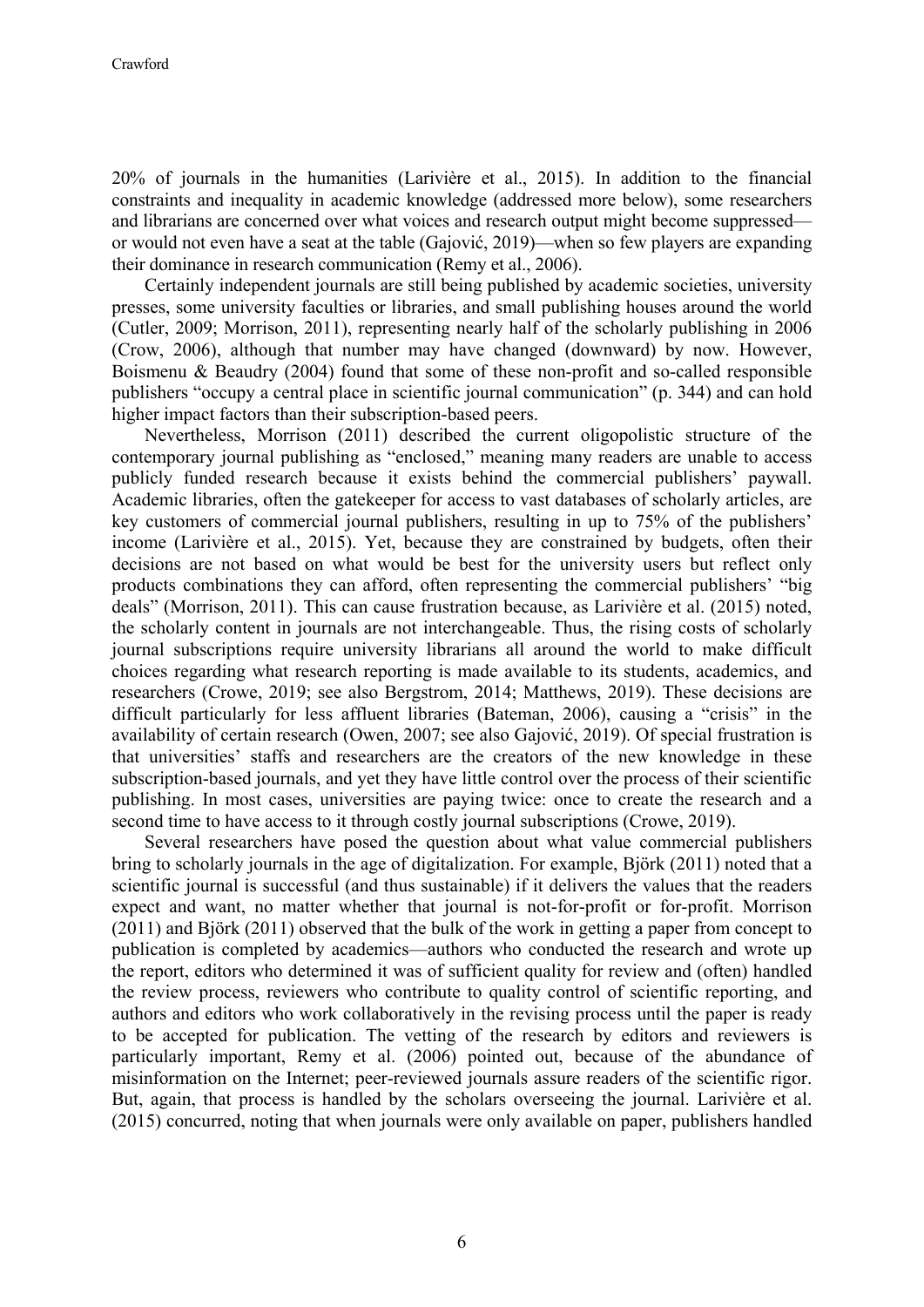the mechanics of typesetting, printing, and manual dissemination, among other tasks. Yet none of those are part of the journal publishing process in the 21<sup>st</sup> century, although some aspects of the process (e.g., layout, copyediting, marketing; Morrison, 2011) are supplied if the editoracademics are unskilled in these tasks. So the question Larivière et al. (2015) posed is, What value are the publishers bringing to the process that warrants universities investing continually more funds for subscriptions? And, as a follow up, many researchers in this field are asking how can the scholarly communities and individuals take back control of their own work

From these and other questions regarding the current state of the scholarly publishing world, many scholars, researchers, and librarians advocate for exploring and enacting financially sustainable approaches toward open access  $(OA)$ ,<sup>1</sup> independent, non-profit, scholarly publishers and journals to counter the dominance of the commercial scholarly journal publishers, but also to serve as integral components of a scholar-led research ecosystem with societal imperatives (see, e.g., Kronman, 2012; Lange & Severson, 2021; Morrison, 2011). This applies also to the ability of scientific societies to continue their tradition role of publishing journals, where Crow (2006) states that this outcome brings important implications for societies, as well as universities and their libraries. However, scientific societies often lack a strong and coherent structural capability to sustain themselves as entities, let alone serve as research publishers (Crow, 2006), and individual researchers are still beholden to the symbolic function of scholarly publishing to advance their careers (Larivière et al., 2015). Even universities rely on journals to provide documentation of significance of the institutions and its researchers outputs and to help raise its profile and remain competitive (Harrison & Stephen, 1995).

Thus, to counteract these challenges, Crow recommends the concept of "publishing cooperatives," where the collaborative skills, financial support, organizational model can create an efficient environment where the sustainability of scientific societies and their publishing capabilities are strengthened. A similar approach could be e-portals, which have either direct or indirect governmental (e.g., university) funding and help local scholarly journals master the processes for successful publishing and establishing a global reach (Björk, 2011; see also Cutler, 2009; Morrison, 2011). And, as a result of such efforts, other stakeholders within the scholar-led research and publishing ecosystem (e.g., libraries, small publishers) benefit as well. In support of universities stepping up to contribute to the underwriting of a technology infrastructure that would support open access to published research, Holcombe and Wilson (2017) emphasized that the required costs would be less than when they are currently paying for the annual subscriptions rates for commercial journals and the APCs paid for research reports in commercial journals to be open access. In the current system, the universities and public funds are feeding both the publication processes and the profits for the commercial publishers (Morrison, 2011). As Morrison noted (2011, p. 6), the global expenditure for library subscriptions in 2011 amounted to nearly £3 billion, a portion of which funded both the publication process and commercial publishers' profits.

In the recent literature, two distinct approaches are advocated regarding the current financial challenges in scholarly communication and the role of OA:

- Follow the traditional journal publishing practices but with different key actors and new financial models.
- Disrupt the current scholarly journal system and imagine new options.

I will address each of these issues briefly here.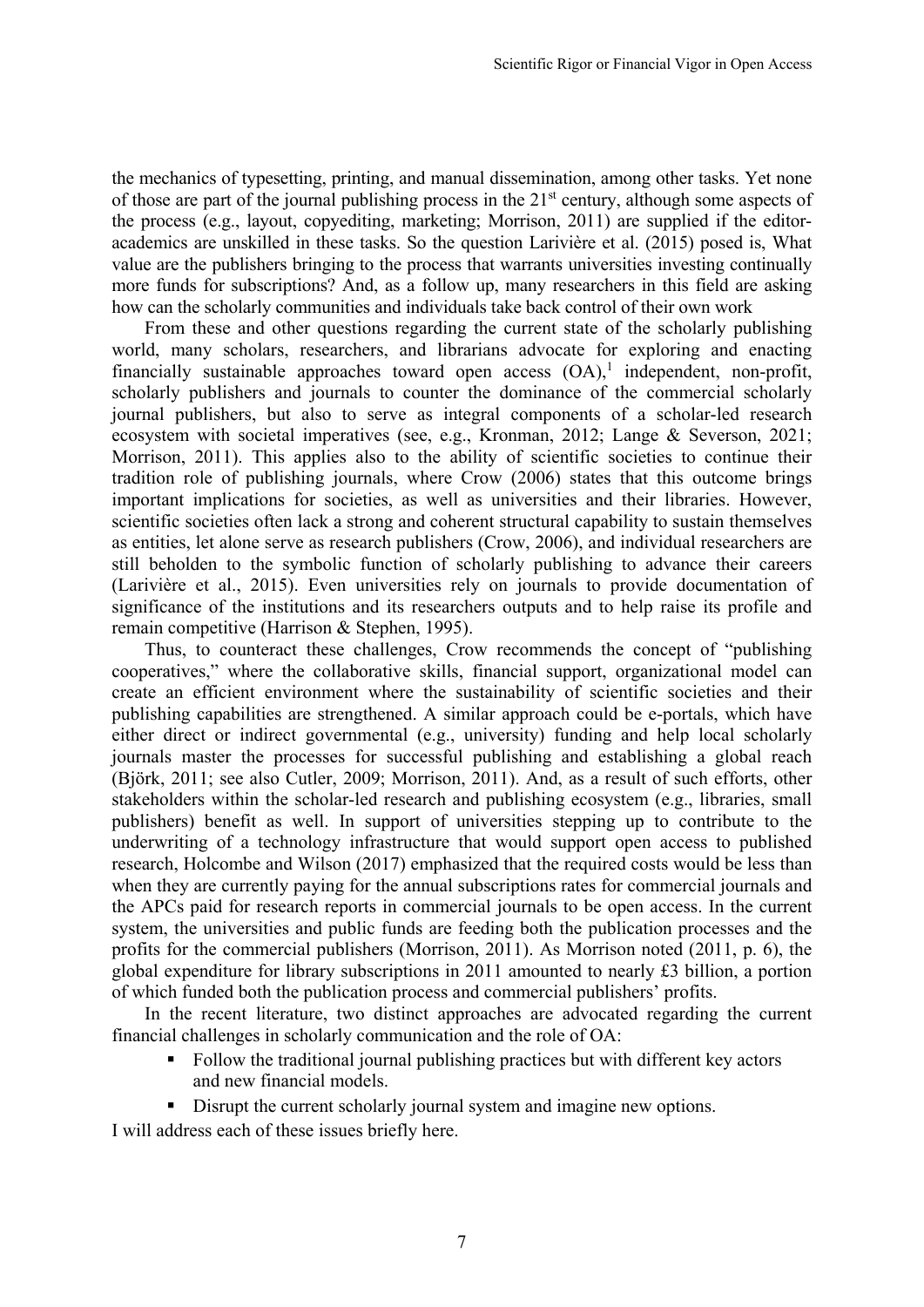#### **A Modern Take on Traditional Journal Publishing**

The foundation of any journal is the academic discipline: a community of practice. To continue to serve researchers and field advancement that ongoing research provides, the publication system would benefit from looking at the process as a means of community support. Harrison and Stephen (1995) emphasized the content aspect of publishing embodied within communities. Journals and their published papers present the discourse and state of an academic field, as well as serve as the repositories of the known body of knowledge, concepts and beliefs, and the accepted and contested terminology of an academic discipline. Naturally, as research continually is being produced, journal papers facilitate the ongoing discourse (i.e., represent a "part of a multiplicity of means by which communities communicate with themselves"; Lorimar, cited in Harrison & Stephen, 1995) and research directions of a field. Indeed, Björk (2011) noted that, through public citations, research reports are bound with the scientific discipline's body of knowledge, particularly when the journal articles have been peer reviewed, the gold standard for quality. As an extension of these perspectives, then, is making open access journals easy to establish, viable through stable funding, and visually and professionally attractive and functional through ongoing support for the skills development of the editors and/or non-profit publishers a sustainable means to support and enhance scientific communities?

Related to this is the need for a publishing environment that levels the knowledge fields and scholarly access between richer universities and national education systems and those of developing and emerging economies. Solomon (2006) and Gajović (2019) pointed out several issues of the current publishing environment that put up barriers for researchers beyond the Western borders regarding both access to contemporary knowledge as well as being able to contribute to their fields. These authors underscore that certain OA options do not eliminate the barriers.

From the access perspective, the insufficient academic budgets in less affluent economies results in university libraries' inability to purchase access to the top journals for their researchers because of the expensive subscription-based paywall. As a result, academic inequality is built into the system when researchers in these universities and research labs are denied access to the current research and knowledge generation within their fields (Gajović, 2019; Wilson, 2017), putting them at significant disadvantage to their more affluent peers in other countries. Gajović continued, noting that even if these researcher could obtain some level of access, they may lack the ability within their communities to absorb the knowledge in order to bring it to bear on their own societies and economies. In other words, he stated that the longer these researchers in emerging research communities are deprived of full access to the body of knowledge and discourse of the field, the more likely they are to fall behind their peers in wealthier areas of the world not just related to exposure to research theory and practices but in their own sufficient knowledge and skill to translate that global knowledge to the particulars of their own society and economy. This reality is even more problematic because often grants, doctoral positions, technology transfer, and the like are directly related to a researcher's ability to access and absorb the body of knowledge of his or her field (Gajović, 2019). This brings unfortunate implications not only for the individual researcher and perhaps his/her university or research unit and colleagues, but also for the capacity to translate current knowledge into a means of advancing one's country's economic status and outputs, industrial development, market expansion, and social and educational advancement (see Gajović, 2019). And even if one's university library is able to purchase subscriptions for materials of benefit, the user is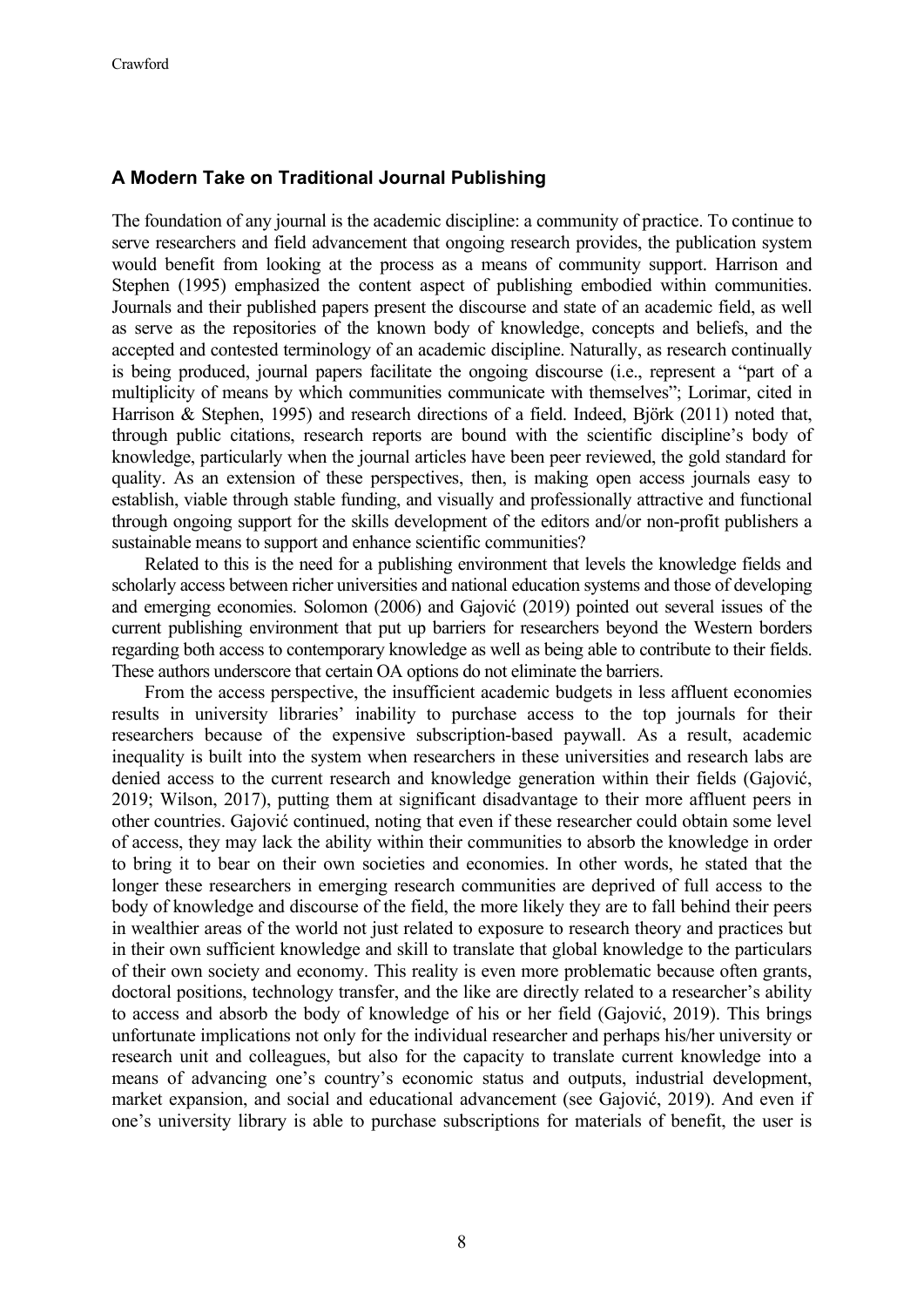restricted, for example, by having to physically be in the library to access the materials. As Solomon (2006) related, this requirement is often unpleasant because the library subscription portals in many developing countries are cumbersome and frustratingly slow, particularly when compared to the ability to access OA journals through a simple Internet browser.

From the academic contribution perspective, anything less than a fully open and free submission process places hurdles—and perhaps barriers—before researchers in emerging economies to add their knowledge to the field, to bring alternative perspectives for foreign peers' consideration, and raise the research output level of his/her colleagues, university, and society. Perhaps the clearest barrier is the article processing costs (APCs), the fee commercial journal publishers charge for researchers to have their published article available immediately as open access, rather than a delayed availability, potentially dating important research contributions to the field. Yet many academic associations (Bull, 2016) and OA publishers use the same requirement as a funding tool, underwriting the cost of operation on the backs of authors who already have invested in the system by creating the research report. As Solomon (2006, p. 3) explained,

In the developing world, which includes approximately 80 percent of the world's population, even modest charges for access or publication can be beyond the economic means of libraries and individuals who wish to access the materials or authors who wish to publish their material.

Some journals offer waivers in APCs to researchers from developing economies. However, those who do not qualify for waivers and do not have sufficient funding are shut out of freely and expediently publishing their research (Lawson, 2015).

Open access journals that have a funding model other than built upon APCs allow researchers anywhere and anytime to submit their research for publication consider without artificial constraints, what Solomon (2006, p. 3) called the "purest form of open access." Such journals decrease the inequalities among researchers and open opportunities for genuine dialogue and collaboration unencumbered by time, distance, or financial barriers. Moreover, open access journals can help reduce knowledge gaps between South to North researchers and enhance South to South research interests, as well as decrease developing countries' reliance on Western-based journals or topics unrelated to, for example, the social, economic, or environmental needs of local area (Morrison, 2011).

Perhaps the greatest question regarding OA journals is how to fund the publication process sustainably. True, OA journals do have a lower capital expenditure than commercial journals (Harrison & Stephen, 1995), particularly when most of the work already is completed by volunteer academics. But "price-free is not cost-free," as Boismenu and Beaudry (2004, p. 349) noted, and OA journals require at least modest financial support, particularly for some level of staffing, even with academic volunteers (Morrison, 2016). Moreover, even though the learning curve for quality journal publishing is not prohibitive, the support that academics need for a viable journal is not only financial. OA journals staffs will need to attend to the mundane aspects of journal publishing, such as submissions management, layout and copyediting, finding a platform to host their journal, secure maintenance for the technical side of publishing, and address basic marketing and journal indexing so that readers know the journal exists.

In the face of these realities, scholars committed to running an OA journal need significant (and perhaps, ongoing) support. The benefit of an OA environment is that many academics who have already gone through the process are very willing to share their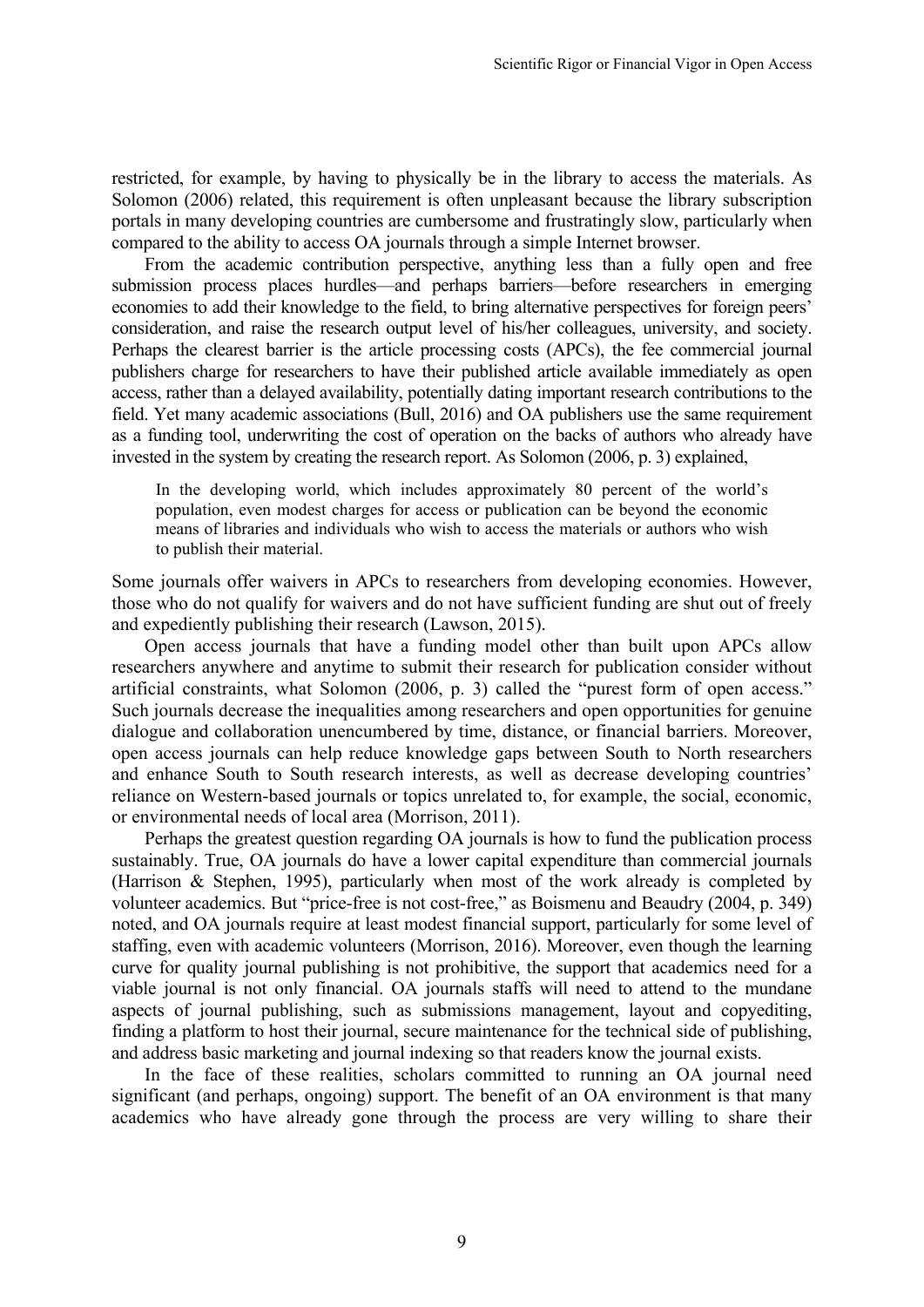experiences, learned lessons, and suggestions for easing the processes. In addition, many universities have personnel who possess great know-how regarding many aspects of journal publishing, external indexing, marketing, language editing, and so on, particularly librarians, digital content experts, and IT professionals. The key, however, said Cutler (2009), is establishing processes so that these experts provide not just philosophical encouragement but also concrete economic support, technical know-how, and skills development to lower the bar of practical matters of associated with OA publishing. Particularly for scholar-led journals, whose focus typically is directed toward the knowledge and know-how being generated within his or her field, practical matters, technology solutions, and innovative practices are always evolving, resulting in the scholars' continual need to rethink their operating procedures in search for efficiencies or advantages (Kaiser, 2003). On some level, this reality underscores the need to have at least some professional management support, handling the day-to-day operations and advances and leaving the academics to attend to the journal's content, reputation or brand, and/or tapping into peer networks to draw in other volunteers to share the burden and to provide for succession.

In considering funding streams for OA journals, much discussion revolves around the various options. At the moment, APCs represent the primary funding model. Advertising is another option (Potts et al., 2017), as could be sponsorships; internal subsidies from, for example, association or society dues; external subsidies from, for example, foundations, institutions, and governments; donations and fundraising, endowments, in-kind support, partnerships (Crow, 2009). Meanwhile, some academics have suggested that portions of the university libraries' budgets cold be redirected toward scholarly OA endeavors. In Morrison's (2011) view, active involvement of scholars—and particularly scholarly societies, professional associations, or consortia—can begin to impact in time the stranglehold of the large commercial journal publishers. However, she noted, designating funds within library budgets toward new OA initiatives will prove difficult, particularly in the short term, because those budgets are tied to providing research materials needed now, and thus much of their budgets are going to the "big deals" with the commercial journal publishers.

What may be needed for the transition from public and private education funds away from commercial journal publishers is case-making to public funding agencies and nonprofit and nongovernmental organizers to step up temporarily to fill the gap. Such funding could support individual journals (or, for example, multiple titles being published at a university) or be directed to scholarly societies, consortia, or portals committed to sharing resources and economies among many OA journal titles. Such approaches already are taking shape continent wide (e.g., Scielo in Latin America and African Journals Online), as well at the country level in, for instance, Japan, China, and Croatia (see, e.g., Gajović, 2019; Laakso et al., 2011; Morrison, 2011), giving fledgling journals and those longer-operating-butstruggling journals the opportunity to obtain firmer financial footing and put into place practices and funding streams that will help them remain viable. And, of course, the opportunity continually exists for universities and research institutions—the primary source of the research output—to avoid enclosure and instead work toward emancipation, that is, contributing to the sustainability of a scholarly OA environment by underwriting journals operated by their own academics or faculties (Morrison, 2011).

Much has been written about the benefits of OA publishing and the multiple means to accomplish the goal of making, specifically, publicly funded research results immediately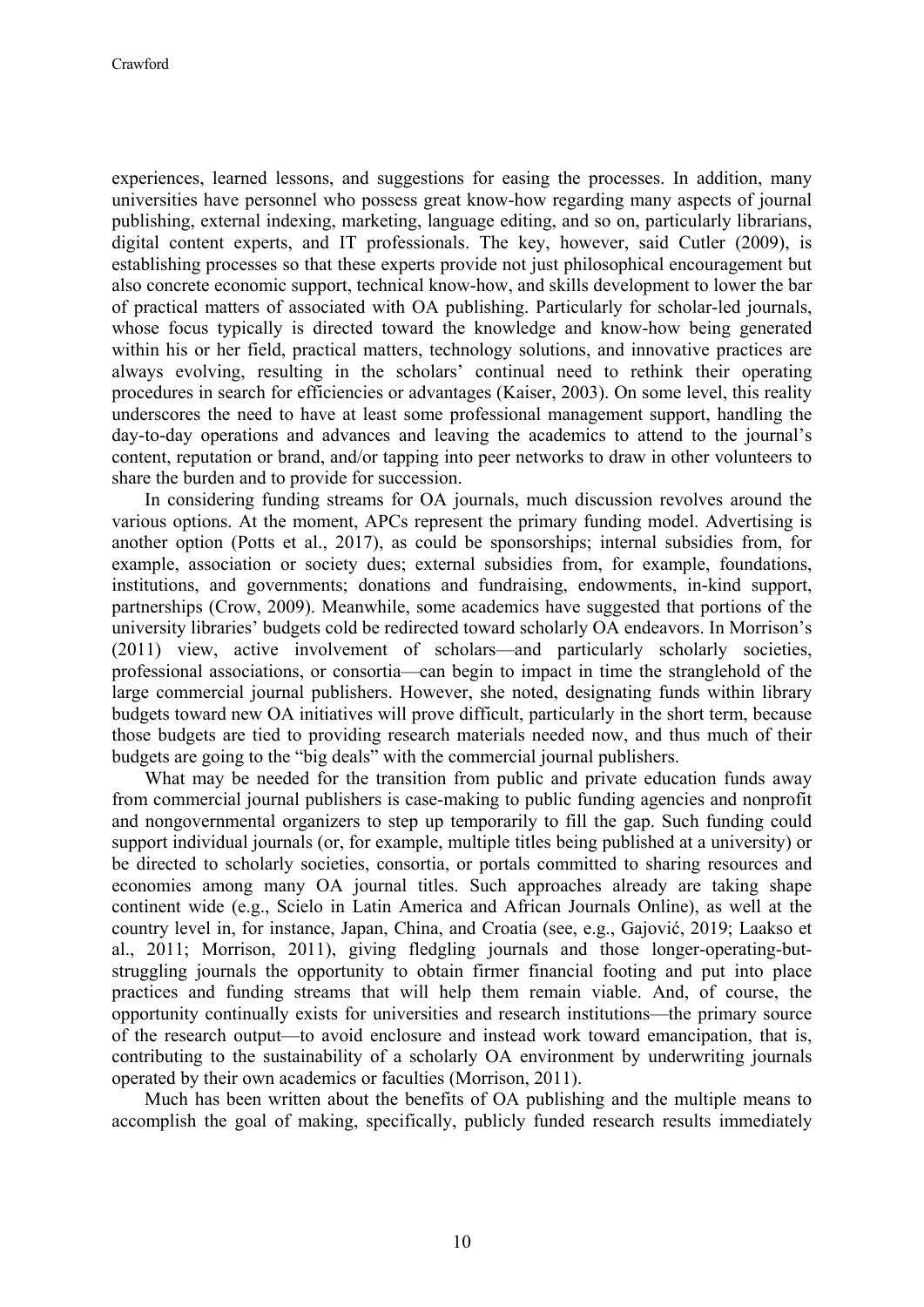and completely available. For some, OA represents an ethical, socially responsible, and equitable movement toward decommercializing the research output of scholars. According to Laakso and Björk (2012, p. 8), "It no longer seems to be a question whether OA is a viable alternative to the traditional subscription model for scholarly journal publishing; the question is rather when OA publishing will become the mainstream model." To reach the goal of OA as the expected norm in the scholarly publishing world, hard choices and creative thinking are essential toward the discussions, funding challenges, and editorial practices (particularly when research points to the stress that academic editors experience in balancing their scholarly and editorial responsibilities; Lange & Severson, 2021) necessary for this paradigm shift. Interest and commitment to this process—perceived by many as simply a change in scholarly publishing funding models—has been growing for a couple of decades now, starting with the early launches of electronic journals in the late 1980s (Owen, 2007). Yet, with all the technological advances for creating and distributing online journals, and the widespread commitment to—and young scholars' expectations for (Remy et al., 2006)—free and unhindered access to all research, the field continues to struggle with how to make it so in practicality. That has led to some academics to call for radical changes.

## **Rethinking Scholarly Publishing**

Morrison (2011) stated that scholarship and research reporting can be "emancipated" from the shackles of the current enclosed model of scholarly journals, as exhibited by practices such as subscription, pay-per-view, or purchase of research articles, by launching and supporting OA initiatives of various kinds. Some academics, however, feel a more drastic approach is needed, specifically activities aimed at a disrupting the current underlying business model in favour of a large-scale transformation toward OA as the default journal publishing model (Schimmer, Geschuhn, & Vogler (2015). Owen (2007) advocated for revolution in, and Bateman (2006) called for radical change for, scientific journal publishing amid the dramatic technological advances since the mid-20<sup>th</sup> century. They note that it is unclear yet how such advances have significantly impacted the substance of formal scientific communication or its form. Potts et al. (2017) emphasized that many scholars feel the current scholarly publishing process is "broken," requiring a new business models and publishing processes. They proposed a dramatically different approach to scholarly publishing and journals with an economic view on how journals are conceived as "knowledge clubs" and structured in a way for academic peers to contribute and benefit from their research and those of others within a specific economic and academically beneficial way. "Clubs are non-market solutions to public-good problems that rely on the ability of self-constituted groups both to self-organise and successfully to selfgovern … [that is,] groups of people who share a common concern, who are willing to pool their common resources and specialization skills, and to act in concert in pursuit of shared externalities" (Potts et al., 2017, p. 80). They believe knowledge clubs would embody the model of the personally engaged academic community that was prevalent in the days of scholarly publishing nearly three centuries ago.

However, even as they support greater interaction by these knowledge clubs, it is hard to see how these would, in practice, serve the general research environment. From my point of view, these authors' ideas on how technology is changing the role and processes of scholarly communication—as well as recognizing that academics of all kinds have skills and interests and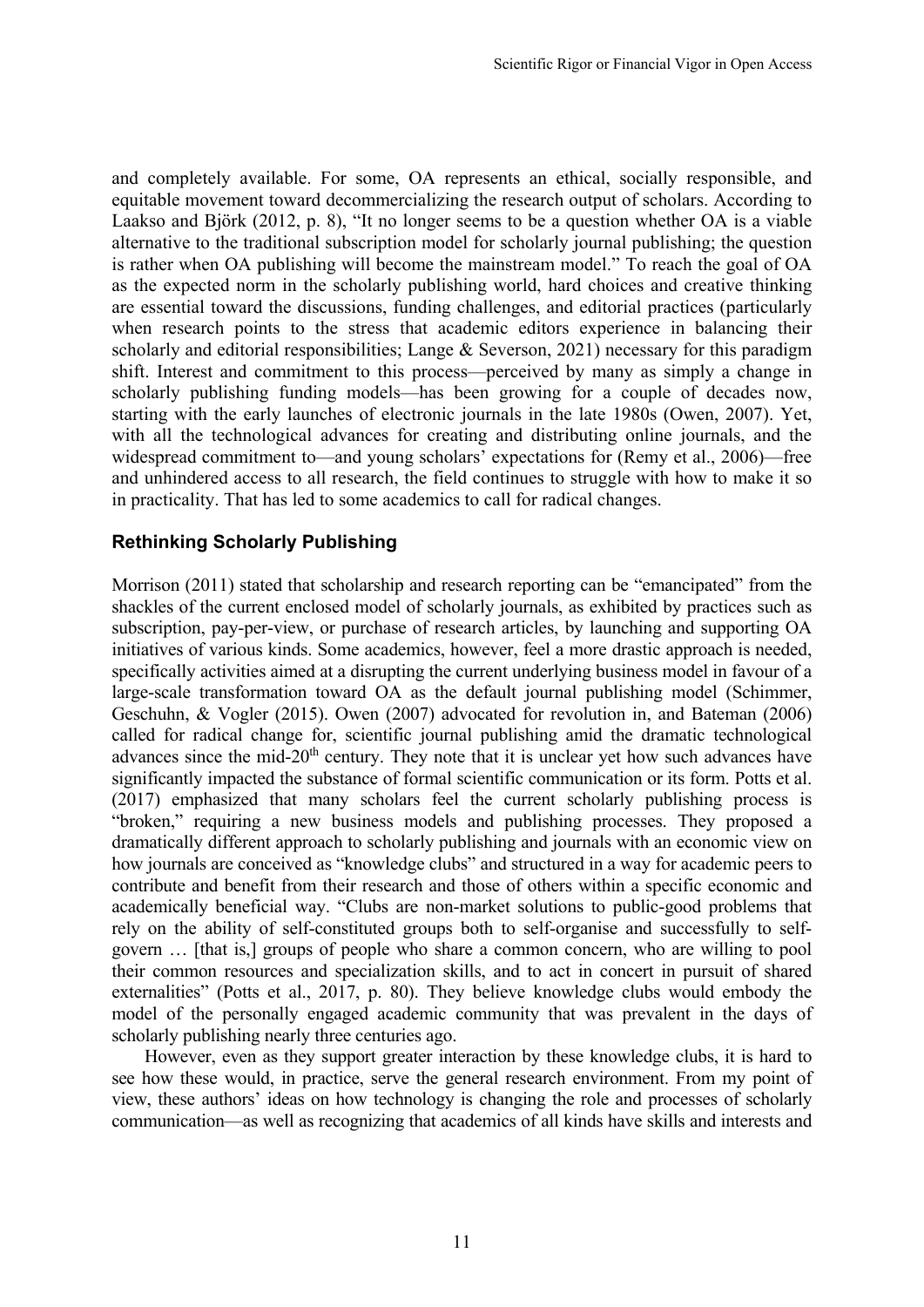visions for new approaches—needs wider discussion and consensus, at both the institutional and individual scholar levels. Their arguments on what is needed is presented as "radical," but the challenges these groups and organizations face may not be substantively different from what has been discussed above. Of course, if ongoing research takes place within knowledge clubs, the benefit of the collective knowledge could be both more productive and more focused when all members of the club are operating within similar visions and discourse practices. In that regard, looking at how scholarly societies from centuries ago made new knowledge available and applicable to growth in the discipline, the expectations and understanding of what research could and should change the very nature of what contemporary scholars do. Additionally, innovative technological applications can decrease the learning curve and, perhaps, open ideas on streamlining the entire research process, from concept to published research reports. Interestingly, it might be a challenge to tease apart the separation of university communities of scholars from those of knowledge clubs or discipline-specific scholarly associations. Unless the entire vision of the university is revisited, and perhaps that is a reasonable topic for discussion, the role of the university community in the research and publishing functions of knowledge clubs might simply represent a new term for a familiar concept. Nevertheless, considering how the university can more actively support, both explicitly and implicitly, the free exchange of ideas and research findings is an important consideration as well.

Revolutionary thinking can and should be part of any discussion of revisioning higher education and scholarly research and the access to both. Altbach and de Wit (2018) have presented one example of this approach. Although the exact number of scientific journals is unknown but estimated at around 30,000, with the more than two million articles published annually (p. 7), Altbach and de Wit note these outcomes result from the never-ending drum beat on academics around the globe to publish, publish, publish. They stated that such expectations have resulted in excess pressure on the top journals (the aim of every researcher and his/her university or grant provider), immense stress on the peer review system, an increase in the publication of marginal research, and the rise of predatory journals (see, e.g., Beall, 2016; Berger & Cirasella, 2015, for more on the latter phenomenon). Altbach and de Wit stated that these negative outcomes result from two behaviors of universities in recent years: (a) most academic institutions' desire to emulate top universities, thus taking on similar practices, including increasing research outputs; and (b) the growing trend in doctoral education away from monographs and toward article-based dissertations. They concluded that too much research is being published—no matter whether it is by commercial journals or OA avenues. Thus,

reducing the number of academic articles and books would permit the peer review system to function more effectively, would reduce or eliminate the predatory journals and publishers that have emerged recently, and would, perhaps most importantly, remove massive stress from academics who worry about publication rather than teaching and service. (Altbach & de Wit, 2018, p. 9)

This perspective points to many concerns amid continually expanding (steadily, on average, about 3% each year; Ware & Mabe, 2015, p.6) annual scholarly research output. Moreover, such commentary can elucidate the number of options available to scholars—and higher education institutions—regarding academic research and scholarly publishing. It also points to the role and practices of universities that, in turn, can inform the discussions regarding the role of universities in supporting journals within their academic portfolio of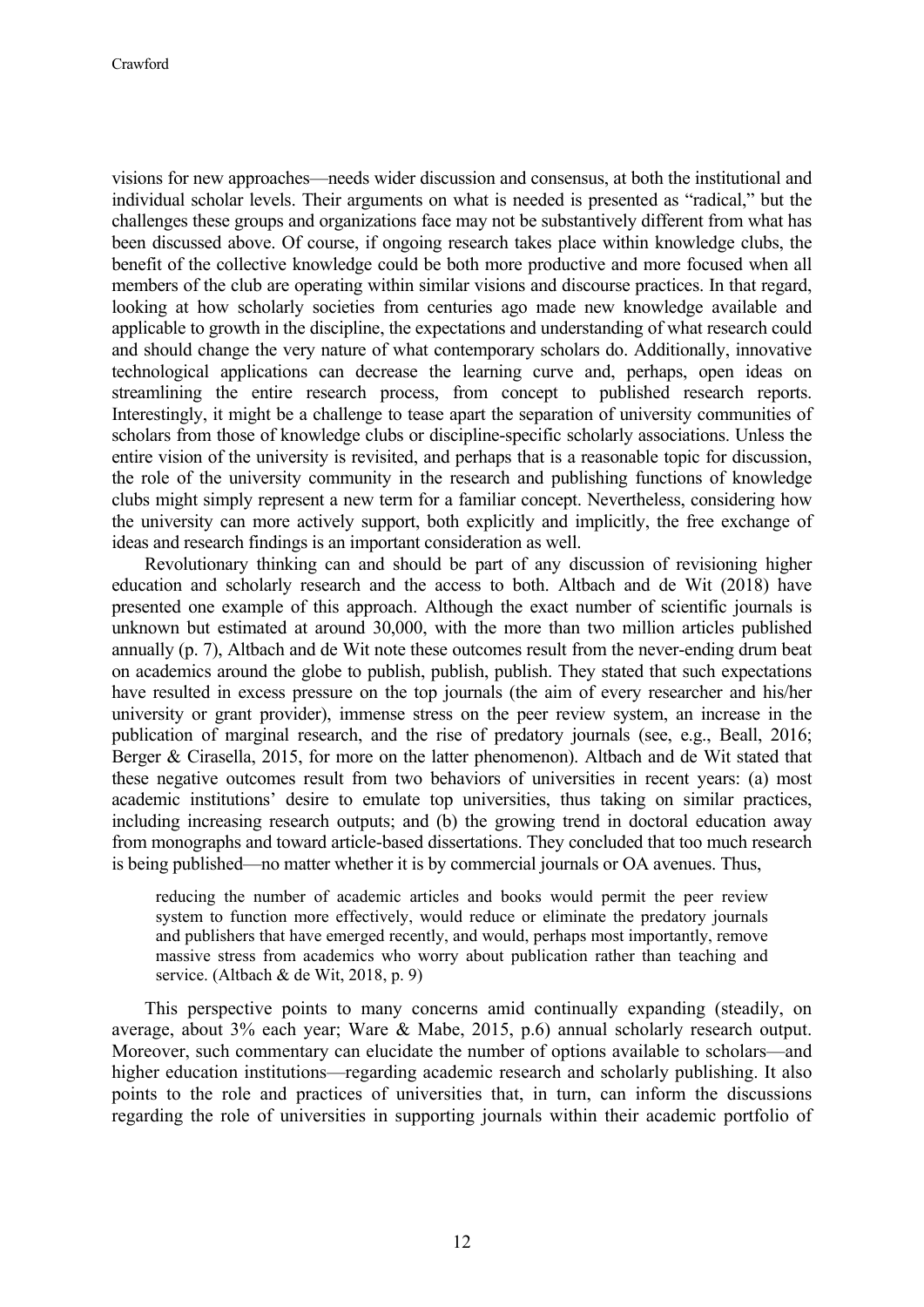practices. If indeed only research universities should require their academic staff and doctoral students to publish (as per Altbach and de Wit, 2018), then the skills and practices needed to assure the quality of academic output of their own people can readily be applied to one or more OA international journals that they support.

Regarding the nature of OA publishing, Laakso et al. (2011) studied the challenges faced by OA journals and the failure rate of more than a third of them over about a decade. Their research pointed to the challenges many OA journals face early on, citing the 2002 research by Walt Crawford who found a pattern in ceased OA journals that he called the "arc of enthusiasm." Many discontinued journals succeed in their first few years but ultimately cannot expand their publication volume or article counts and ultimately discontinue or limp along with only a few papers published per year. This is a reality in journal publishing generally but perhaps more frequent in OA journals because of the low bar for start-up. Attracting sufficient quality submissions is a challenge, especially in a competitive journal environment. But that also points to the value that a university's reputation brings to small-to-medium-sized OA journals, those that will not compete with the top journals but nevertheless provide an important service to the academic world—particularly those who are indexed by Scopus (as is *Human Technology*) and/or Web of Science. Although all universities—as do all authors—want to publish and be published by a top tier journal, the reality is that most research—still very good research—will not be accepted into those journals. Therefore, university-supported OA journals offer an important, valuable even, service to the knowledge communities by drawing on the group's shared knowledge of the field regarding the significant contributions of research outcomes. Altbach and De Wit's recommendations and Laakso et al.'s statistics on the fate of OA journals over time could open serious discussion about the purpose of research (besides being a published author) and the role of shared knowledge across one's university, national university system, regional higher education associations and alliances, and global discourse.

Ware and Mabe wrote,

Journals form a core part of the process of scholarly communication and are an integral part of scientific research itself. Journals do not just disseminate information, they also provide a mechanism for the registration of the author's precedence; maintain quality through peer review and provide a fixed archival version for future reference. They also provide an important way for scientists to navigate the ever-increasing volume of published material. (2015, p. 6)

Those associated with universities also are the primary consumers of academic scholarly publication, as the ever-growing body of research forms the foundations of their own members' academic discussions, scholarly interests, and quality research. It remains in the universities' (both as an institution and as a body of academically minded individuals) best interest to be active parties in the distribution of scholarly work. In that sense, that is why many universities are actively creating and maintaining their institutional repositories. But Altbach and de Wit (2018) will come back to their thesis that not all research is equal—or necessary. And no matter what the forum for making research results more accessible to all interested parties, a fundamental question must be asked within the respective scholarly organizations—universities and academic disciplines: Is the current system of scholarly research considered broken only because of the practices of commercial journal publishers or is there a deeper rot? Commercial journal publishers arose after the Second World War because of the dramatic governmental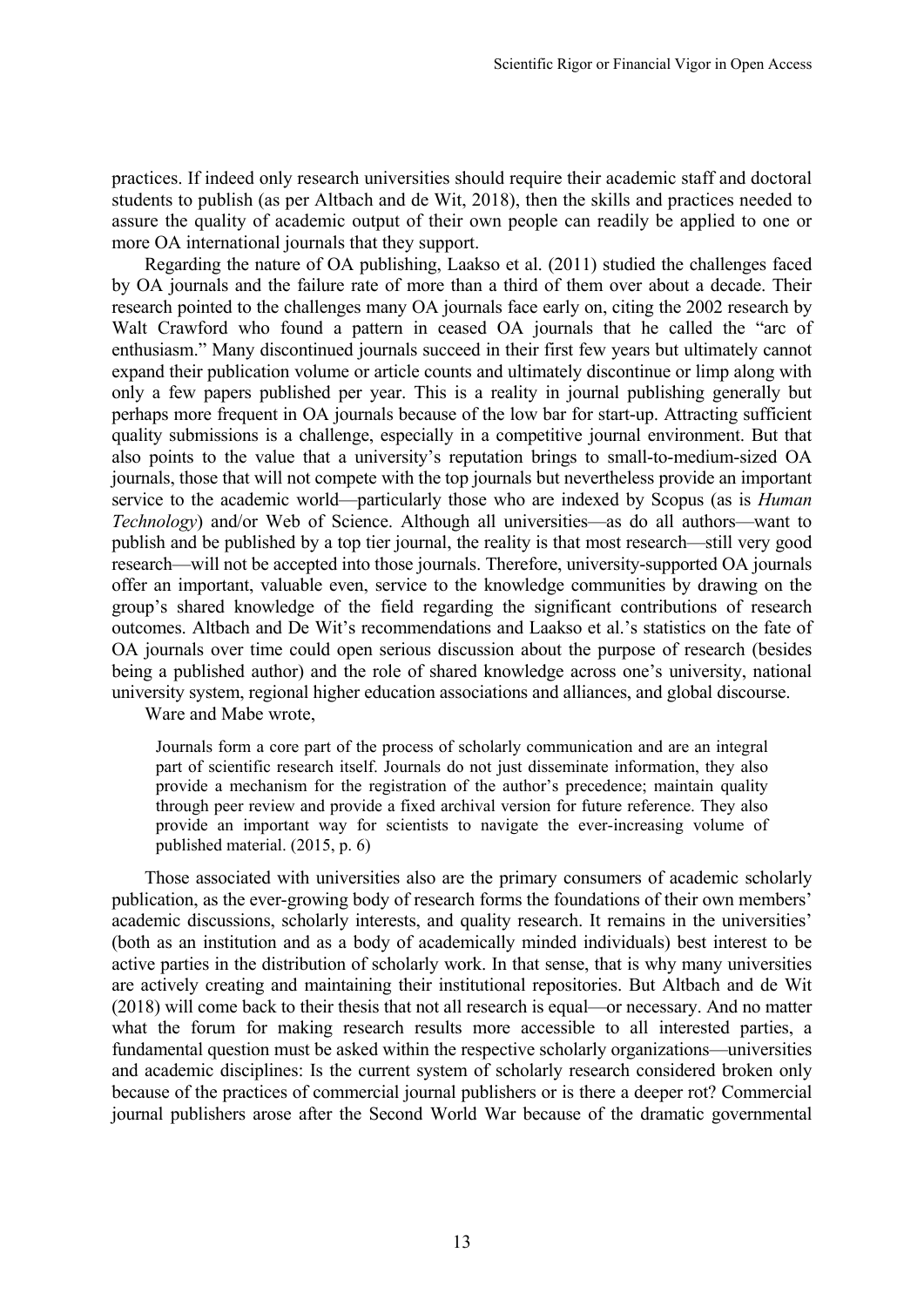push for researchers and an emphasis on research studies. If that emphasis on research was recast or rethought, would commercial journal publishers still be the primary concern? Perhaps fewer research studies and easier access to research reports could form the foundation for an entirely new concept of scholarship and academic excellence.

### **THE EXPERIENCES OF** *HUMAN TECHNOLOGY* **AND THE UNIVERSITY OFJYVÄSKYLÄ**

This discussion up to this point has a personal purpose for me because of my role as managing editor of an OA journal. Boismenu and Beaudry (2004) noted that rather than focus on the role of commercial journal publishers, those who want to advance the OA environment should focus on nonprofit journals that already occupy important spaces in the dissemination of research. They conclude that there is no need, in most cases, to create new journals.

In the case of *Human Technology*, its conception was based on experiencing a gap (or niche) in the scholarly journal universe. When the planning for an interdisciplinary journal that was international in draw and OA in dissemination, very few journals had a similar mission. At that time, the publisher of *Human Technology*, the Agora Center, was a recently formed independent research unit of the University of Jyväskylä that also occupied a niche, both within the university and in the greater research community. The founders of the Agora Center—Professors Pekka Neittaanmäki, Lea Pulkkinen, and Heikki Lyytinen—were bold and forward-looking internationally acknowledged scientists who were passionate about and dedicated to the advancement of interdisciplinary research. They conceived of the Agora Center as a research unit built upon collaboration and alternative disciplinary perspectives on phenomena, practices, and technology innovation, which was key to understanding and advancing society and knowledge. The administration of the University at that time saw value in this broad and innovative mission as well and established the Agora Center in 2002.

From that vision also arose the realization by Professor Pertti Saariluoma and others at the Agora Center that standard discipline-focused journals at that time had difficulty in embracing interdisciplinary research. *Human Technology* was positioned within that gap, embracing multiple disciplines and multiple research approaches as well as the free movement of scholarly knowledge. This vision struck a note with researchers around the world.

During my time at the Agora Center, I had always valued the vision of both the research center and the journal. OA as a practice was just arriving on the scholarly research scene and the visionaries at the Agora Center clearly understood the research benefit and sense of equality embodied in this journal model. Thus, the Center's managers were committed to underwriting the journal so that neither readers nor authors had to pay to obtain or contribute to scientific knowledge. In this sense, emphasis on quality scientific research was a cornerstone of the academic approach of both the University and the Agora Center, and by extension, *Human Technology*.

As reported earlier in this paper, one of the major challenges of OA journals is funding. But unspoken also is perhaps a difference in visions of what quality research represents. Thus, no matter how a journal (or its supporting scholarly organization) contributes to the scientific discourse, no matter how it is committed to quality in scientific discovery and reporting, no matter how many scholars around the world contributed to or drew on the articles in the journal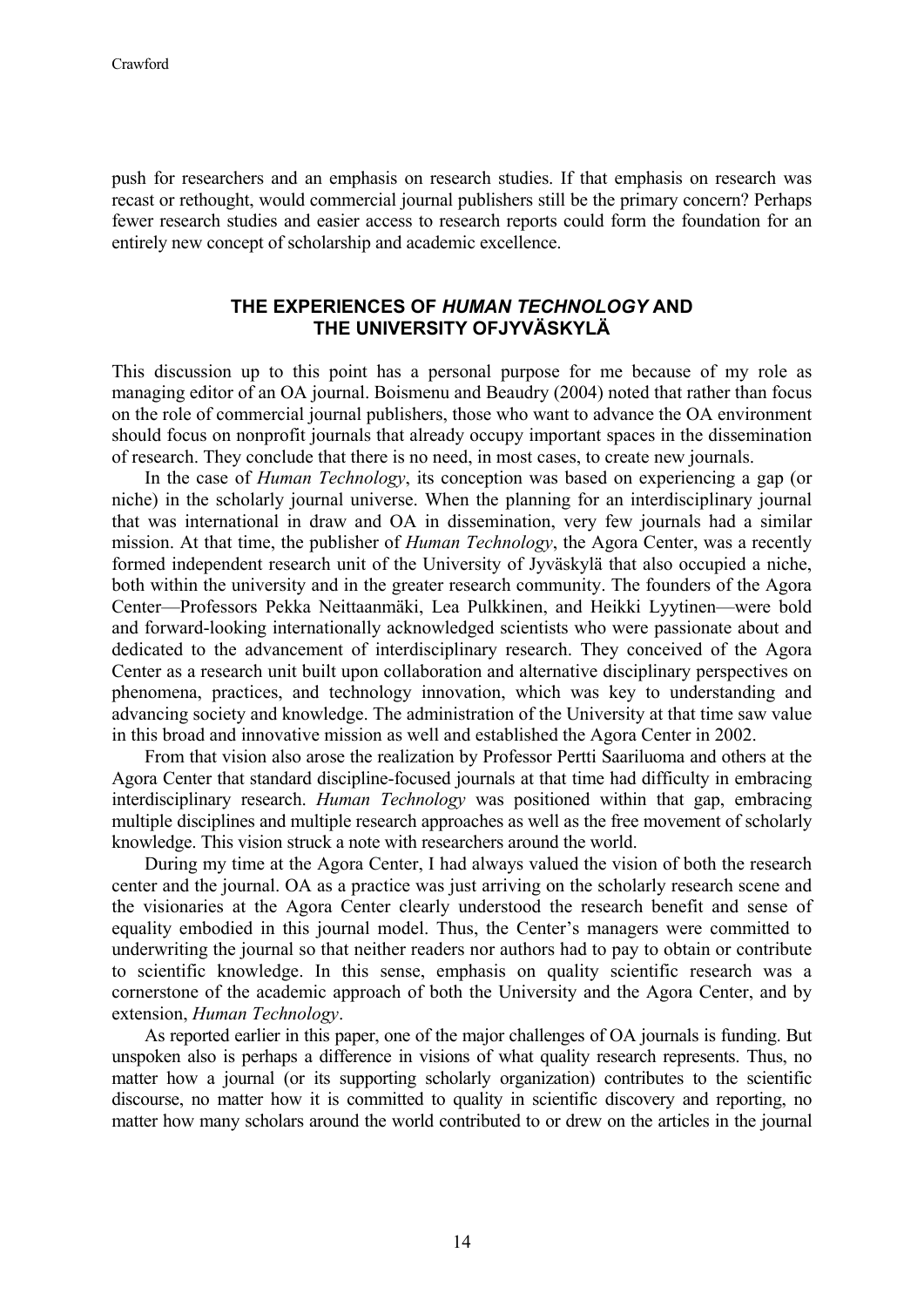or collaborated with the organization's researchers, external forces can dramatically challenge these entities' fortunes. These realities confront all academics at some point during their careers.

In the case of the Agora Center, it was a matter of single-minded administrative thinking about the value of an interdisciplinary unit, even though successful and financially stable, not as an asset for the University and its community of scholars but rather as competition for the discipline-based faculties. The previous administration of the University appeared to believe that the ability to organize the finances of the University, establish goals and rewards, and articulate the work of the University was easier, perhaps even more efficient, if everyone operated from within their own disciplinary silo. As a research innovation, applying interdisciplinary perspectives and practices to highlight the different—perhaps unseen—facets of a phenomenon, and striving for alternative approaches to scientific organization were no longer valued. The Agora Center was shuttered and, as a result, *Human Technology*'s funding source was eliminated. The journal's first era of survival had come to an end.

To some extent, the journal was adrift. The University's administration decided that most logical place for an OA journal was within the newly forming Open Science Centre (OSC). This reinvisioned unit of the university encompasses the work of the university's library, museum, and digital publishing, the latter activity embodying the "green" OA path via its institutional repository for the research reports and articles produced by the university's researchers and staff (for more information on the role of such repositories, see Crow, 2002). Publishing an interdisciplinary OA journal through this unit, on paper, made sense. And so *Human Technology* soldiered on into its second era. Yet it did not take long to see how, in practice, the mission of scholarly journal did not align with that of the OSC or its publications unit. So the managers of the OSC decided to shed the journal, thus ending *Human Technology*'s second era.

From this story of a little journal that tried and tried—and, over the years, fulfilled its mission of growing from an idea of an interdisciplinary, international OA journal focusing on the intersection of humans and technology to eventually being accepted into Scopus—is a lesson that all OA journals must acknowledge. It represents perhaps one of the greatest threats to OA scholarship: the reality of the financial "bottom line." In other words, what is the priority of the scholarly funding source: scientific excellence or financial vigor?

Of course, the fundamental basis for almost everything in higher education (and a multitude of other business endeavors) is that of finances: How much of what a university wishes to do brings returns on that investment? What choices must be made within limited financial resources? And must those returns be strictly financial or are there other less tangible but important benefits for an activity?

I contend that, at least in the case of *Human Technology*, other benefits, albeit intangible, communicated about the University of Jyväskylä and potentially its brand and image. In this case, the name of the research institute and the University are prominently featured on the front page of each paper and on the journal's website. Each time a paper is opened on *Human Technology*'s website or downloaded and read, the University was, at least passively, identified. Thus the reader could easily infer that the University of Jyväskylä actively promoted interdisciplinary and OA research. Moreover, the journal provided a means for the university, again however passively, to give back to the academic community and the interested reading public as part of its societal mission. Thus, each *Human Technology* article placed in a reader's mind a positive academic and social value regarding this University and its internal units. That, in short, is a key marketing principle.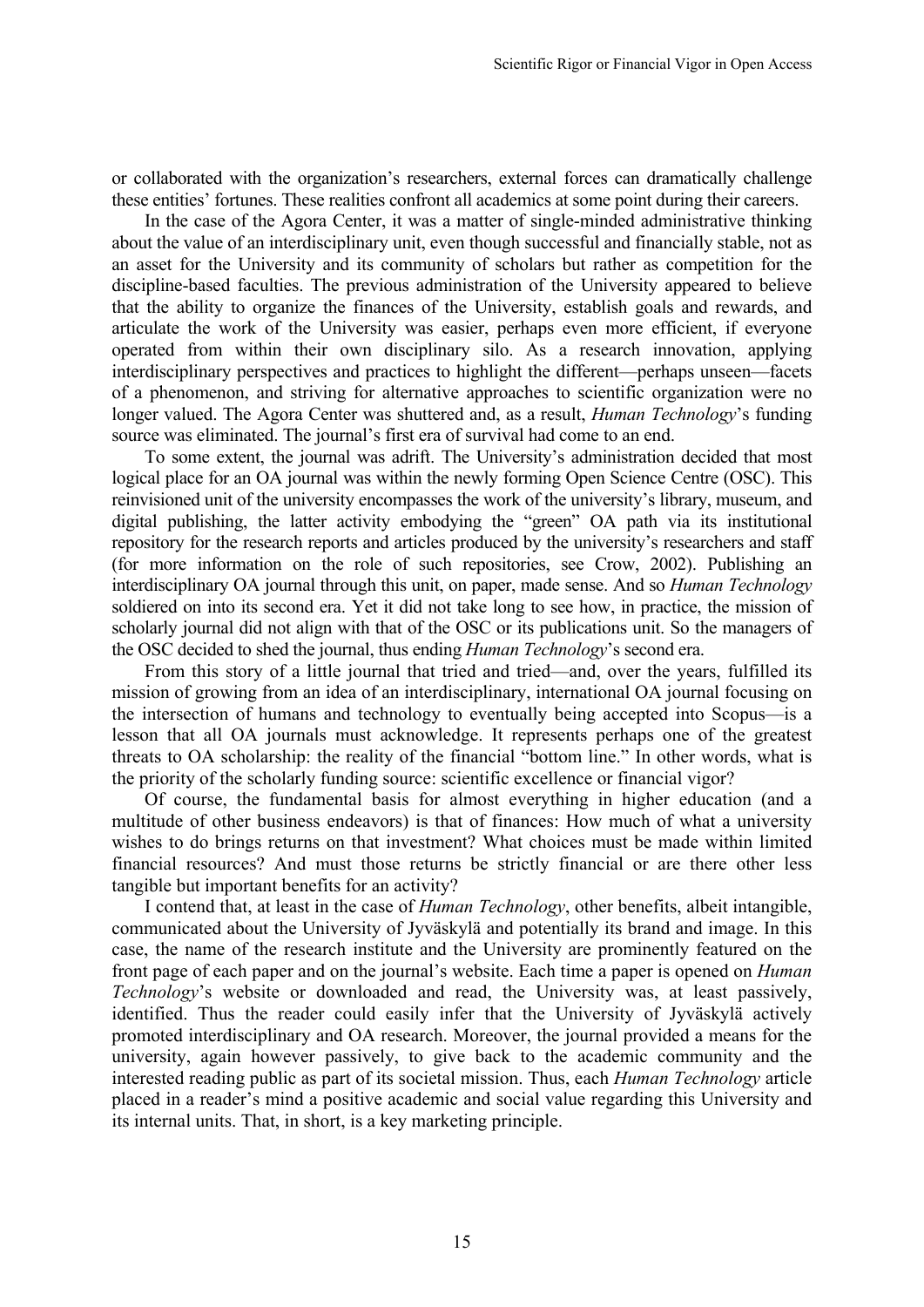Surely when the Agora Center was active, the benefits of the journal as a marketing tool were clearer: The Agora Center not only supported the free exchange of knowledge through its underwriting the costs of the journal but also benefited by building international networks and bringing knowledge of the interdisciplinary research unit to potential research collaborators. Nevertheless, each time, the University of Jyväskylä clearly was part of the equation, all for the tidy sum of less than .00025% of the university's annual budget.

What is notable here is that universities actively participate daily in the movement of research outcomes and knowledge generation beyond that of their own students and researchers. Universities have always played a role in disseminating scholarly knowledge ranging from in-class oral assignments all the way up to dissertation publishing and, as in past centuries, scholarly journal publishing; these at times represent a university's societal obligation. These activities embody the various types of formal and informal information sharing aspects of the research cycle (Ware & Mabe, 2015). And universities, including this one, could be thought to hold an obligation to embrace all information channels in bringing to its society information and new knowledge (whether or not it was created on its campus or involved researchers from around the world sharing research outcomes) as a return on the investment entrusted through public funding (e.g., Bateman, 2006),

Had it continued as publisher of this niche scholarly journal, the University of Jyväskylä could have had the opportunity to participate with other universities in reconceiving or perhaps even revolutionizing the practices surrounding how scientific information is distributed. Laakso et al. (2011, p. 1) pointed out that because OA journals (typically online) are not constrained by the physical printing process, they offer not only innovative ways to publish but also "offer new possibilities for niche- and emerging subject areas to establish dedicated research outlets." Additionally, universities—which are more open to entertaining a diversity of ideas, approaches, and outcomes, even in discipline-specific discourse and writing methods—could help mitigate the "homogenization" of scholarly publication practices that seems to be on the rise, particularly in the social sciences (Paasi, 2005).

Certainly, *Human Technology* has not reached its full potential as an online journal, that is, one that broke free of the constraints of traditional journal publishing, despite many discussions to do so. As a fully online journal, the editors and publisher of the journal when at the Agora Center explored how digitally published papers could take advantage of multiple means of conveying information, data, and scientific material. One explicit idea was to employ video as figures in papers where such information would enhance the explanation of, for instance, experiments or data gathering. Including OA data sets through links was another option, as was some means to engage readers in discussion of published articles (see also Owen, 2007). Unfortunately, we found that, generally, researchers were not yet ready to employ such alternatives in their publishing activities. But surely this will not be the reality forever and, as in most paradigm shifts, often just a few good visionaries can redirect the practices of a field. Thus, a university dedicated to innovation could have made its mark on the publishing world, over time, by implementing and promoting forward-thinking journal publishing through an aptly available human-centered technology journal.

Other OA journals are still active on the University's campus. However, each them has support either from its research department or a scholarly society. So did *Human Technology* at one point. But when the decision arose regarding the scientific value of this journal as compared to its financial cost, the financial motivation to end it trumped its scientific value.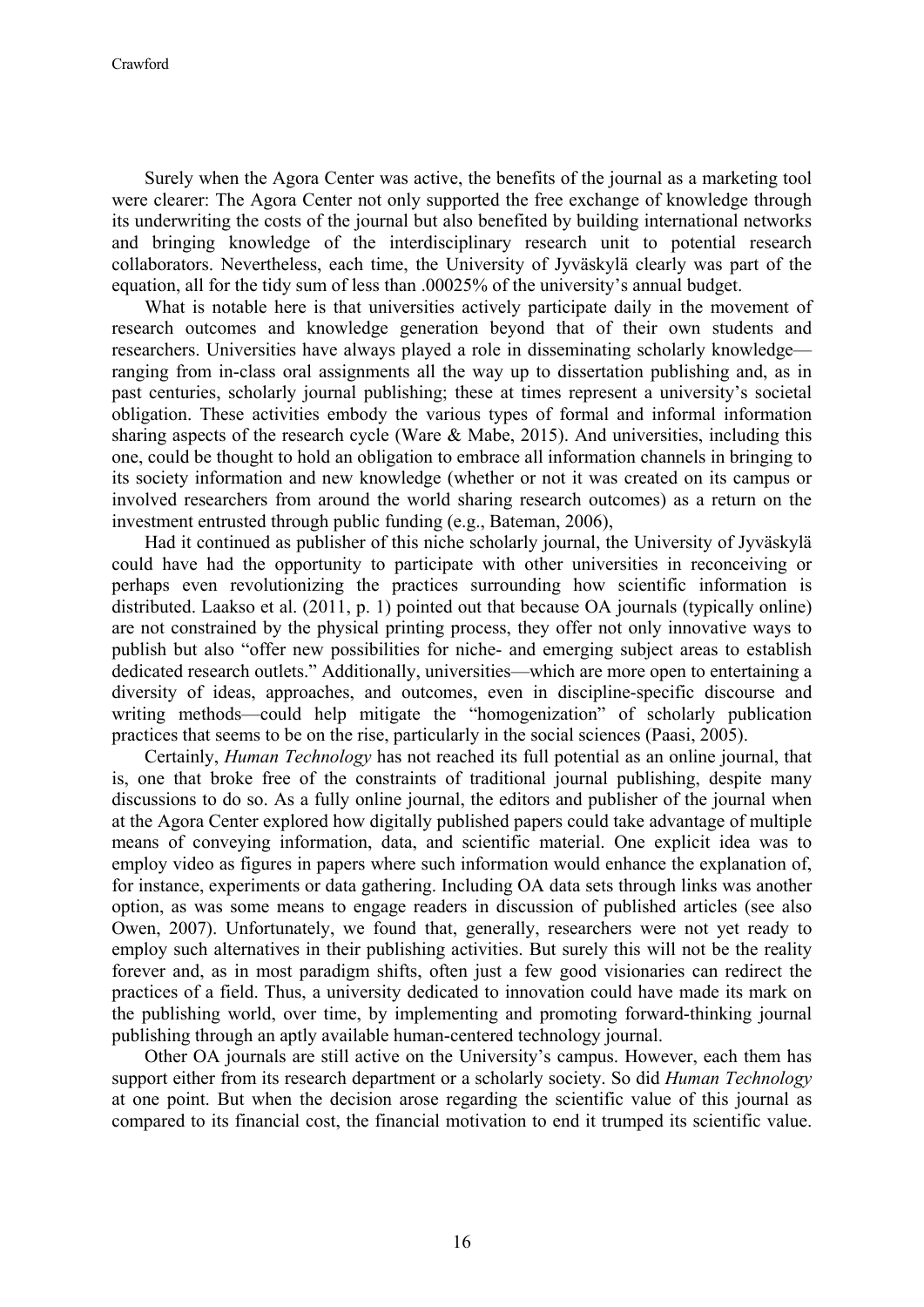This perspective must be an important—essential even—component of the discussion surrounding the value of institutional support for OA journals, not just on this campus, or even in this country, but wherever and whenever the OA funding issue is raised.

In advocating for a more active role for universities in scholarly publishing, I acknowledge that such recommendations require a financial investment from, particularly, the research universities around the world, my own as well. In taking all that has been laid about above, I view university-published OA scholarly journals as an immense opportunity for the institutions—either overall or by individual research units or faculties/departments—to influence the future form, function, and content of scholarly research. At the moment, the "Big 5" commercial scholarly journal publishers make significant profits from public-supported universities who annually spend several millions of euros or dollars for access to research by their own and other scholars whose research already has been paid for by public funds.

But imagine if the top 500 or 1000 universities in the world would commit to taking back some control of the scholarly publishing system. If a journal such as *Human Technology* required .00025% of the University of Jyväskylä's annual operating budget, it is possible that, with human efficiencies and improved technical systems and processes, the university could possibly publish six journals (one for each of its faculties) for just twice or three times the cost. If a thousand universities did the same, then 6,000 OA journals—and perhaps more if larger universities invest proportionally the same percentage of their budgets—would influence the scholarly disciplines run by academics for academics. That represents one fifth of the current estimate of active journals. And for their investment, for example, the University of Jyväskylä would have access to all its peers' journals at no additional cost.

However, the financial benefit would not be the only positive outcome. First, such activities make a statement about the role of universities—particularly those in Western economies with more available funding—committing to and supporting the academic world (a global entity) by funding OA journals in areas in which they are experts. This would represent one aspect of their commitment and duty to society, not just in their own countries but around the world. Such an approach and commitment also would demonstrate that research communities (i.e., universities) worldwide value the free exchange of ideas. Moreover, it would demonstrate that universities in advanced economies understand and are willing to help level the uneven academic environment in which scholars and researchers in poorer economies struggle to compete. Finally, by underwriting one or more OA journals, all universities remove any artificial barriers to allowing quality research to flow and contribute concretely to every field of inquiry.

This is not the only answer to the addressing the pressures building within the scholarly publishing field, but it presents movement in the better direction for international interaction and knowledge development. Indeed, universities taking responsibility for and underwriting one or two (or more) OA journals is simply a cupful of water in a great big ocean. But if the largest universities in the world did so, then academics around the world would have hundreds or thousands of journals and archives of scholarly research available to them with few barriers. And if each of the estimated 25,000 universities in the world (TruOwl.com, 2018) would publish just one OA journal, then the scholarly community, over time, would surely have taken back control of the scholarly communication process.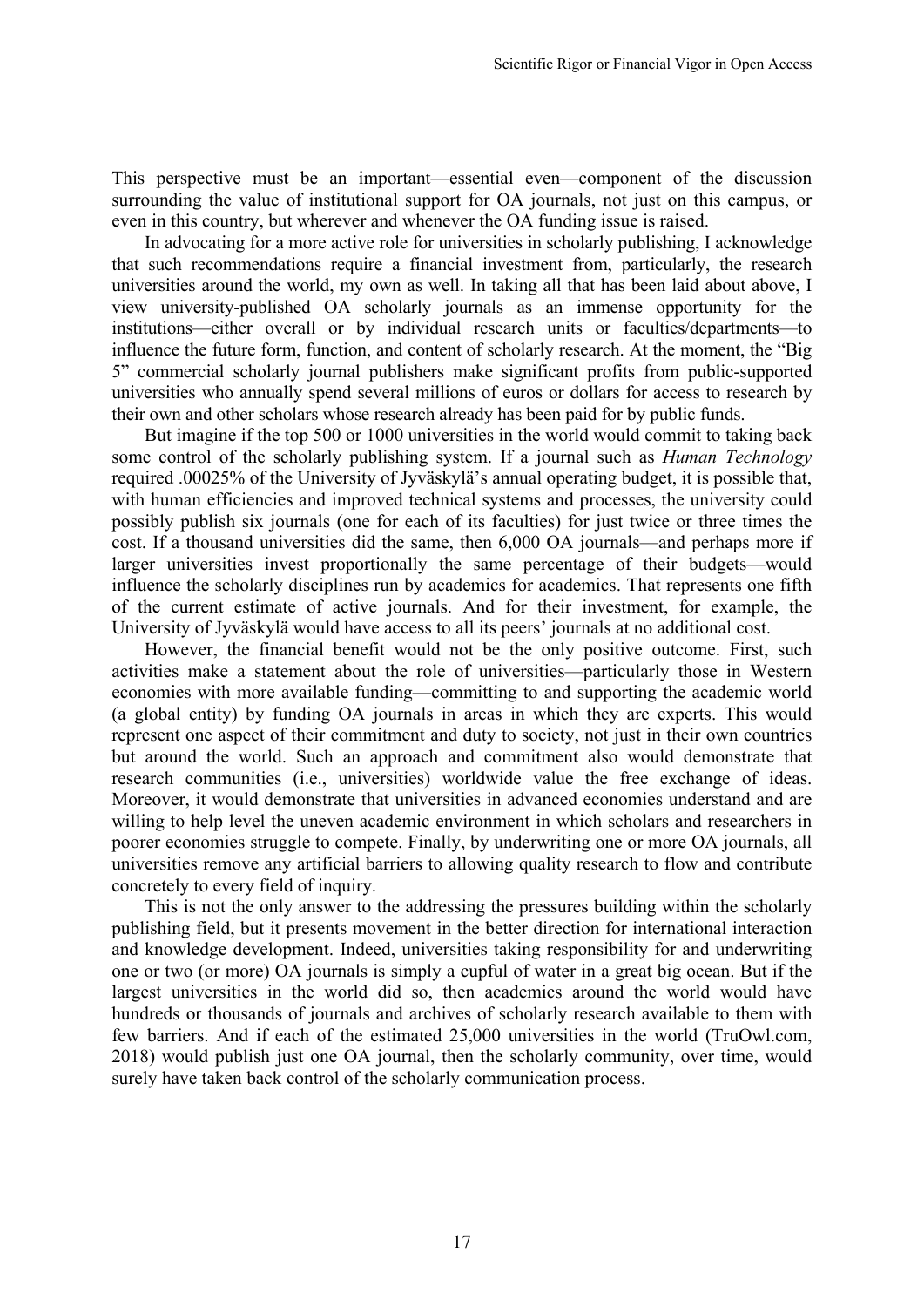#### **THE DAWN OF A NEW ERA**

*Human Technology*'s first two eras have not turned out as well as I would have wished—or the founding academics imagined in the prelaunch planning. But fortunately for the journal, it will have a third era—one that I hope will be long and fruitful. The editorial staff of the journal and the editorial board members are pleased that the journal will not cease its mission but rather will continue in a new home: the Centre of Sociological Research (CSR) in Poland.

Originally established as a platform for publishing research by its team of scholars, it soon expanded to serve as a platform for research dissemination from scientists from the Commonwealth of the Independent States and European Union countries. Yet its evolution did not end there, as it became an official publishing house, but with a vision of attending to the human relations that are so essential in any publishing endeavors. We who have worked on *Human Technology* for so many years feel very fortunate that the emphasis on the humans (in any scenario) remains a key focus and value. As my role as managing editor for *Human Technology* ends with this final issue, I extend my best wishes and great thanks to the staff and scholars of CSR who will take very good care of my "baby," a journal that I was part of before its launch in 2005 and now am sending off for its next big adventure! I have every confidences of its continued success.

Before I sign off, though, I want to provide an appropriate farewell to the humans associated with this journal. Since 2004, I have had the honor and privilege of working with some incredibly talented scholars who were wholly dedicated to the quality of the journal in content, form, and function—and with authors from many countries who invested their time and energy in striving for quality research reporting, even if, ultimately, the paper was not published in our journal. I first extend my thanks to Dr. Päivi Fadjukoff, the former head of the Agora Center, who represented the publisher on the day-to-day work of journal publishing. She was always a visionary and natural problem-solver; her dedication set the stage for what a niche OA journal could accomplish. She worked closely with the other visionaries of the Agora Center: Professors Lea Pulkkinen, Heikki Lyytinen, and Pekka Neittaanmäki, without whom neither the Agora Center nor *Human Technology* would have made their mark on the University of Jyväskylä's campus and in the worlds of interdisciplinary and human-technology research. In addition, I express my thanks to the former director of the Open Science Centre, Ari Muhonen, and his management team, who took in the orphaned journal when the Agora Center was closed and, as best as possible, gave it a go within the work of creating the Open Science Centre at the University of Jyväskylä. I also deeply appreciate the commitment and dedication of our editors in chief: Prof. Pertti Saariluoma, the founding editor in chief of the journal, and the subsequent editors—Prof. Päivi Häkkinen, Dr. Pertti Hurme, and our current editor, Dr. Jukka Jouhki. The quality of the papers published in *Human Technology* certainly rested on your capable shoulders!

We also recently benefited from the efforts and scholarly insights of our current and former associate editors: Dr. Sakari Taipale, Dr. Rosa Mikeal Martey, Dr. Tuomo Kujala, Dr. Johanna Silvennoinen, and Dr. Marc Thompson. And, I would be remiss if I did not give a special shout out to our guest editors, the score of scholars who took on a topic within their academic passion and brought together research that not only contributed to the diverse fields of human– technology interaction but also were excellent reads. I am also grateful for the hundreds of academics around the world who voluntarily participated in evaluating the quality of the papers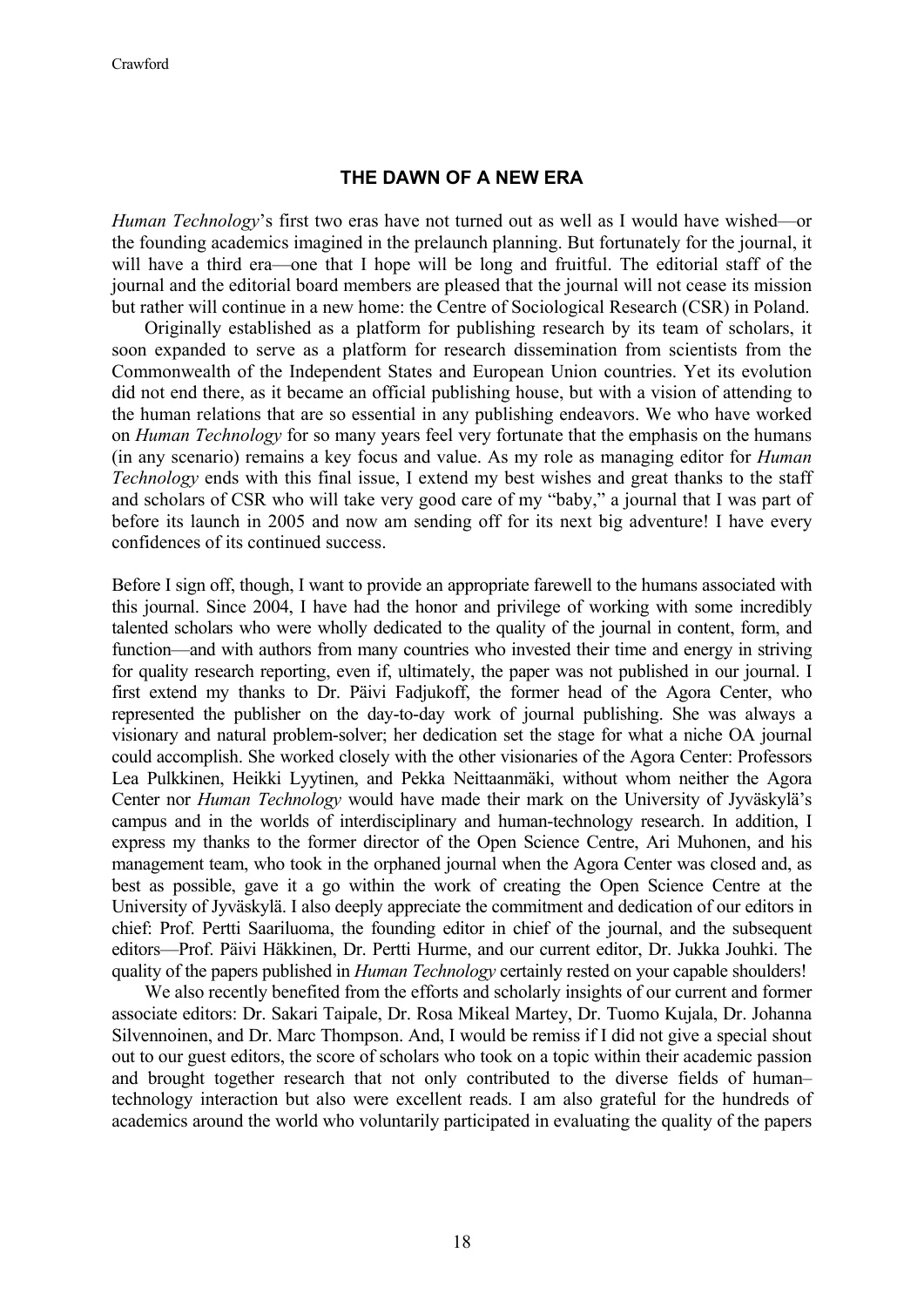submitted to our journal. Our biennial "thank you" appears in this issue. Finally, of course, our authors: You are the entire reason why all the editors and reviewers volunteered their immense time and expertise, so that your research can be available readily to scholars around the world. Thank you for seeking out this particular international, interdisciplinary journal for your research reporting. Your work lives on in *Human Technology*'s archives!

Our editorial board members have been an immense source of support and guidance for *Human Technology* over the years. Thank you for lending to us your expertise and exposing those within your spheres of influence to all that *Human Technology* could offer. I personally appreciate those of you who agreed to continue in this important role when the journal moves to the CSR. I extend my personal appreciation to our editorial assistants over the years, Rachel Ferlatte Kuisma, Maiju Lindholm, and Milla Koivuniemi. To our technical staff, where would the journal be without your expertise? Thanks to Rikupekka Oksanen, Asko Soukka, Teppo Naakka, and Riku Eskelinen. Thanks also to Fotini Boyiatzi and, more recently, Jussi Pajari and Hannamari Heiniluoma, who made the transfer of materials and information to *Human Technology*'s new home as easy as possible. And many thanks to the support staff at both the Agora Center and the Open Science Centre who assisted whenever the journal (or I) needed you! Finally, our readers: to the tens of thousands of individuals who came to our website and read our articles—and especially, when you found them worthy of citation—thank you! We trust you will continue to find quality and informative research available for years to come in this journal under its new publisher. I am confident that editors and staff at the CSR will strive, as we have, to provide the highest quality papers possible.

I certainly close the book on my efforts on behalf of *Human Technology* with bittersweet emotions. How could I not be proud of all the work invested in creating and maintaining a quality scholarly journal? Moreover, I am so very pleased that the journal has found a new home with a new set of qualified, dedicated, and enthusiastic academics to protect what the journal is and advance it to new levels of success. I wish them the very best of luck and look forward to becoming an avid reader of upcoming issues. Yet I can't help but feel a little sad that the University of Jyväskylä could not see the value of this journal and the potential it held to not only for filling a niche in the very crowded scholarly publishing field but also the public relations values it projected. I wish this university would have been willing to assume some tiny measure of responsibility to keep a small but growing journal available to academics worldwide. Thankfully, the CSR has assumed this commitment.

#### **ENDNOTE**

1. For information on the various aspects of open access publishing, see Hurme (2015).

#### **REFERENCES**

Bateman, J. (2006). The Access Principle: The case for open access to research and scholarship, John Willinksy (2006) [Book Review]. *Linguistics and the Human Sciences*, *2*(1), 165–168. <https://doi.org/10.1558/lhs.v2i1.165>

Beall, J. (2016). Best practices for scholarly authors in the age of predatory journals. *Annals of the Royal College of Surgeons of England*, *98*, 77–79. https://doi.org/10.1308/rcsann.2016.0056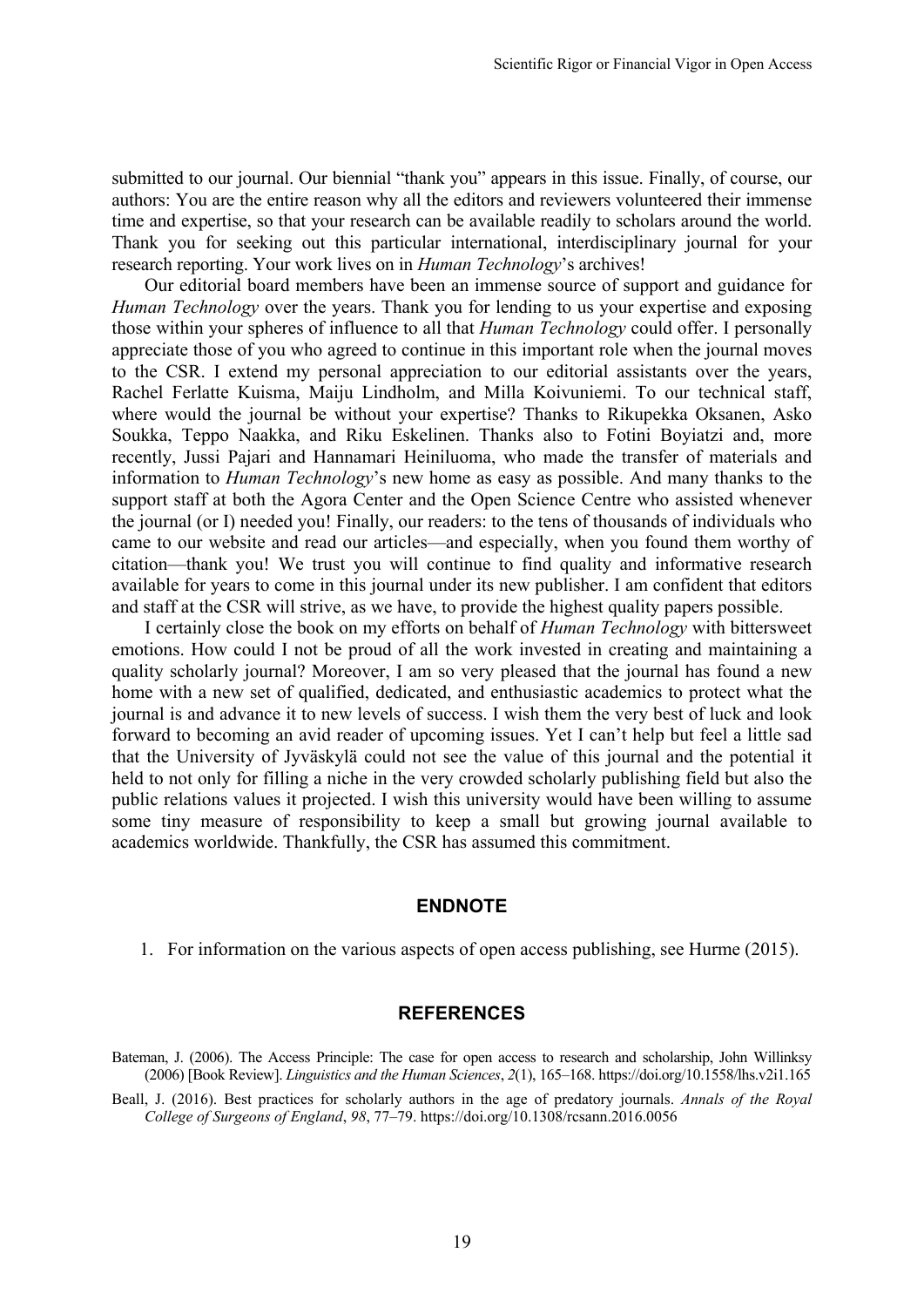- Berger, M., & Cirasella, J (2015). Beyond Beall's List: Better understanding predatory publishers. *College & Research Libraries News*, 76(3) 132–135.
- Bergstrom, T. (2014, August 12). Secrets of journal subscription prices: For-profit publishers charge libraries two to three times more than non-profits [Web log post]. Retrieved June 1, 2021, from the London School of Economics website, blogs.lse.ac.uk/impactofsocialsciences/2014/08/12/secrets-of-the-big-deal-journal-pricing/
- Björk, B.-C. (2011). A study of innovative features in scholarly open access journals. *Journal of Medical Internet Research*, *13*(4), e115. https://doi.org/10.2196/jmir.1802
- Boismenu, G., & Beaudry, G. (2004). Scholarly publishing and public service. *Canadian Journal of Communication*, *29*, 343–358.
- Bull, M. J. (2016). Open access and academic associations in the political and social sciences: Threat or opportunity? *European Political Science*, *15*, 201–210.<https://doi.org/10.1057/eps.2015.88>
- Crow, R. (2002, August). *The case for institutional repositories: A SPARC position paper* [ARL (The Association of Research Libraries) Bimonthly Report 223]. Retrieved from https://sparcopen.org/wpcontent/uploads/2016/01/instrepo.pdf
- Crow, R. (2009, September). Income models for open access: An overview of current practice. Downloaded from the Scholarly Publishing & Academic Resources Coalition (SPARC) website on May 22, 2021, https://www.sparcopen.org/wp-content/uploads/2016/01/incomemodels\_v1.pdf
- Crowe, K. (2019, March 9). Why does it cost millions to access publicly funded research papers? Blame the paywall [editorial]. Canadian Broadcasting Corporation [online]. Retrieved June 1, 2021, from https://www.cbc.ca/news/health/research-public-funding-academic-journal-subscriptions-elsevierlibrarians-university-of-california-1.5049597
- Cutler, I. (2009). Creating a library service for scholarly open access journals. Sciecominfo: Nordic-Baltic Forum for Scientific Communication, 3, [unpaginated]. Retrieved June 1, 2021, from https://bora.uib.no/bora-xmlui/bitstream/handle/1956/4828/1395.pdf?sequence=1&isAllowed=y
- Gajović, S. (2019). Independent, publicly funded journals adhering to platinum open access are the future of responsible scholarly publishing. *Journal of Korean Medical Science*, *35*(4), e13. https://doi.org/10.3346/jkms.2020.35.e13
- Harrison, T. M., & Stephen, T. D. (1995). The electronic journal as the heart as an online scholarly community. *Library Trends*, *43*(4), 592–608.
- Holcombe, A., & Wilson, M. C. (2017, October 23). Fair open access: Returning control of scholarly journals to their communities [Web log post]. Retrieved from the Fair Open Access Alliance at http://eprints.lse.ac.uk/85852/1/impactofsocialsciences-2017-10-23-fair-open-access-returning-control.pdf
- Hurme, P. (2015). Academic journal publishing and open access. *Human Technology*, *11*(2), 94–99. https://doi.org/10.17011/ht/urn.201511113635
- Laakso, M., & Björk, B.-C. (2012). Anatomy of open access publishing: A study of longitudinal development and internal structure. *BMC Medicine*, *10*(124). http://www.biomedcentral.com/1741-7015/10/124
- Laakso, M., Welling, P., Bukvova, H., Nyman, L., Björk, B.-C., & Hedlund, T. (2011). The development of open access journal publishing 1993-2009. *PLoS ONE*, *6*(6), e20961. https://doi.org/10.1371/journal.pone.0020961
- Lange, J., & Severson, S. (2021, April 28). Work it: Looking at labour and compensation in independent, scholarly, Canadian journals. SocArXiv. https://doi.org/10.31235/osf.io/542n3.
- Larivière, V., Haustein, S., & Mongeon, P. (2015). The oligopoly of academic publishers in the digital era. *PLoS ONE*, *10*(6), e0127502. https://doi.org/10.1371/journal.pone.0127502
- Kaiser K. (2003). The web: Challenge and opportunity for an independent journal. In F. Bai & B. Wegner (Eds.). *Electronic information and communication in mathematics* (ICM 2002, pp. 157–168). Lecture Notes in Computer Science, Vol. 2730. Berlin, Germany: Springer. https://doi.org/10.1007/978-3-540-45155-6\_16